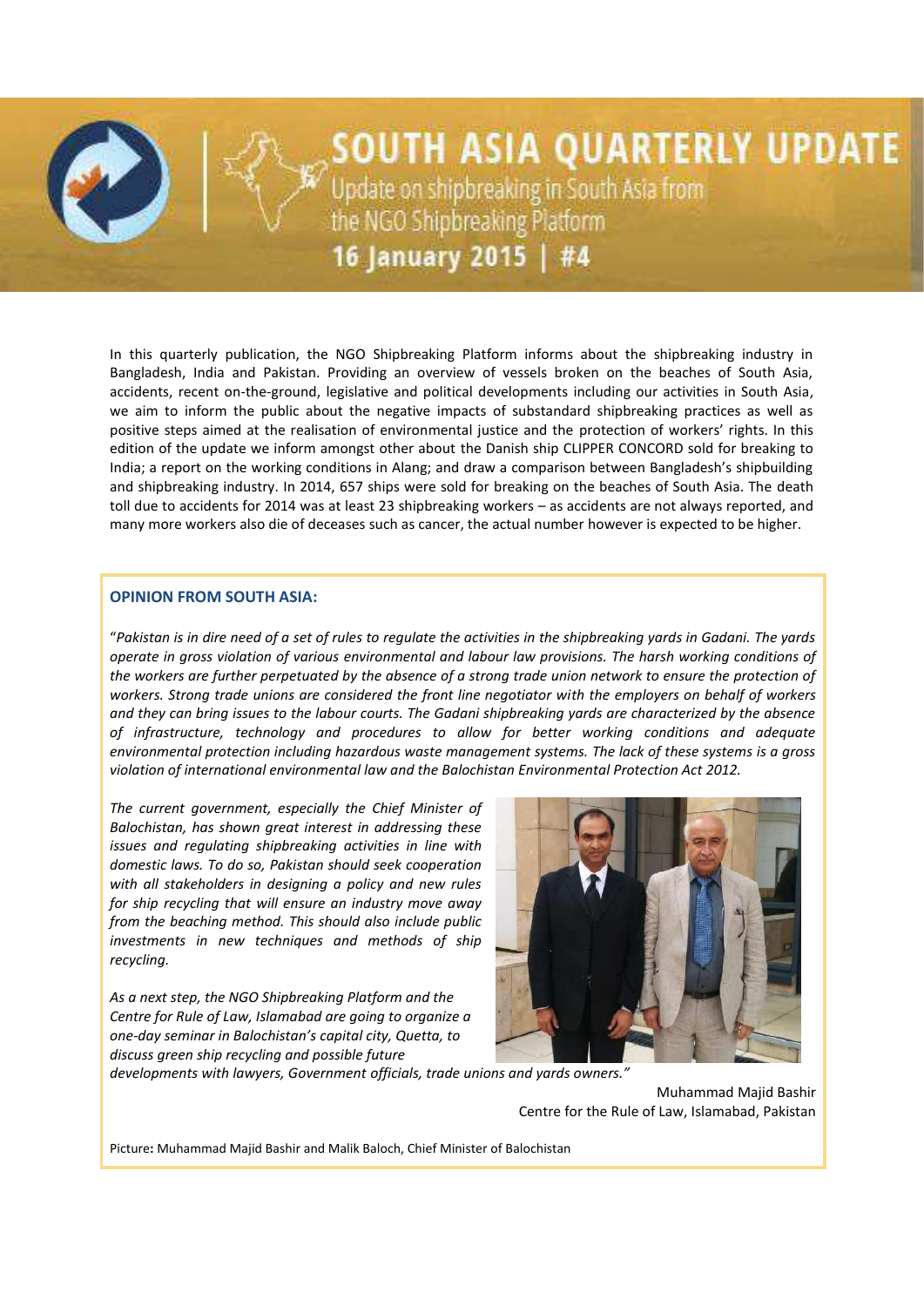#### **OFF THE BEACH !**

Out of 221 vessels sold for breaking during the last quarter of 2014 approximately two thirds ended up on the beaches of South Asia. 44 of these ships were owned by European ship owners. Of the 20 ships sold for breaking by Greek owners 19 ended up in South Asia. All, but one, of the German owned vessels sold for breaking also ended up on the South Asian beaches. Chinese owners sold almost half of their end-of-life ships to South Asian yards. Despite the new EU law out-ruling the use of the beaching method to dismantle EU flagged vessels, ships registered under the flags of Malta, Cyprus, Greece and Italy hit the beaches – more ships also changed their flag from an EU to a non-EU flag just weeks before reaching South Asia. Amongst the

worst dumpers this quarter were repeat offenders such as Swiss based MSC, German RICKMERS, Monaco based ZODIAC (former SAMMY OFER), and Greek ELMIRA and G-BULK. Several ships were illegally sold for breaking in South Asia whilst sailing in European waters, including the MV Discovery – sister ship to the "Love Boat" PACIFIC PRINCESS – reportedly sold 'as is' for 5 million dollars to Indian breakers, and two of the three ships owned by Italian IGNAZIO MESSINA sold to South Asian breakers. Flags of convenience (FOCs) such as *Saint Kitts-Nevis, Comoros* and *Tuvalu*, that are less favoured during operational use, were excessively popular flags for the end-of-life ships broken in South Asia. Bangladesh replaced India as number one destination for end-of-life ships this quarter.



#### **THE CLIPPER CONCORD – "GREEN RECYCLING" IN INDIA ?**

In December, the Platform learnt that Danish ship owner Clipper Group A/S had sold the vessel CLIPPER CONCORD for breaking in Alang, India. The Platform was quick in alerting the CEO of Clipper, Kristian Mørch, that the breaking of the CLIPPER CONCORD in Alang would not meet international and European requirements for environmental protection, nor standards for safe and decent working conditions. The case was covered by the Danish press, most prominently by Extra [Bladet](http://ekstrabladet.dk/nyheder/samfund/dansk-skib-sendt-til-doeds-strand/5361258), Denmark's largest daily newspaper. Contrary to many Danish ship owners that are committed to responsible ship recycling off the beach, the Clipper Group opted for a higher profit margin by selling the CLIPPER CONCORD to a substandard shipbreaking yard in Alang - a decision which furthermore stands in sharp contrast to the CLIPPER CONCORD's long-time charterer Thorco Shipping, whose owner Christian Stadil is an outspoken promoter of ethical business in Denmark.

The Clipper Group defended themselves by claiming that the vessel was sold via cash buyer GMS to a newly opened yard named "Sarvag" where they were promised 'green ship recycling' in accordance with the IMO's Hong Kong Convention. The vessel finally ended up at another Alang shipbreaking yard, "Leela", which is run by GMS CEO Anil Sharma's brother. The GMS 'green ship recycling program' is a green-washing marketing stunt which is not substantiated by any independent verification. The necessary improvements to ensure environmentally sound and safe ship recycling are still lacking in the ship recycling facilities GMS promotes in South Asia. Clipper was promised 'green recycling' – here are the reasons why Clipper has been mislead: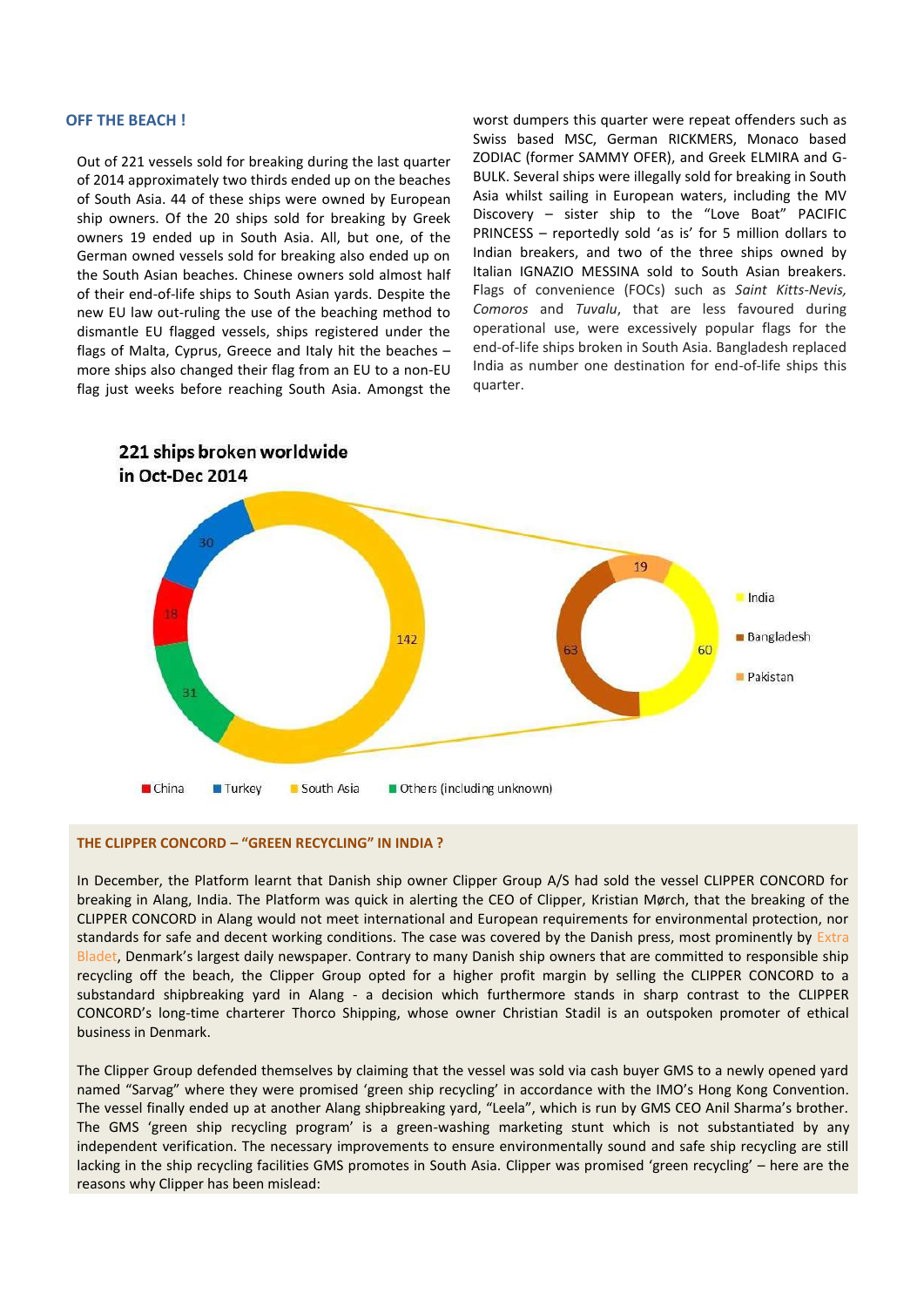## **BEACHING IS NOT GREEN**

Ships can only be recycled in a sustainable way in modern ship recycling facilities off the beach. All shipbreaking facilities in India currently operate on tidal beaches. In Alang, ships can not be broken afloat (pier-side demolition) where the ship's bottom can be brought either in a slipway or a floating dock, nor is there any facility in Alang where ships can be landed and broken down on a contained area with a functioning draining system (landing method). "Leela", despite promoting itself as a 'green ship recycling' facility, is a typical Alang shipbreaking yard that operates on a tidal beach. Primary cutting takes place in the intertidal zone where the ship's hull will be cut vertically and the cut-off blocks will be dropped and dragged up to the beach. Pollutants, including residue oils and toxic paint chips, are released to the sediments and sea water and washed out by the tides. The latter makes it of no use to dredge and clean-up the area later. No cranes can be safely operated in the intertidal zone during primary cutting, thus large steel parts will crush in an uncontrolled manner onto the beach. The gravity method of course needs a soft sandy landing as it would smash concrete and drains. The gravity method - a high energy release without control - is at least poor working practice, at worst deadly. In 2014, the Platform registered 4 deaths and 2 serious injuries in Alang related to the gravity method, e.g. workers crushed by falling steel plates. As accidents are not officially documented, it is likely that many more workers have been injured. Lastly, in cases of accidents, no emergency equipment, be it to extinguish a fire or to hall up a worker trapped in the ship, can reach vessels that are stuck on tidal mudflats. It currently takes many hours for severely injured workers to reach a hospital and many workers risk their own lives trying to save their colleagues. The problems the beaching method faces in the primary cutting zone are not resolved by concrete flooring and drainage systems in the secondary cutting zone, nor by proper storage of the hazardous wastes that have not already been released to the environment.

#### **THE WORKING CONDITIONS ARE POOR IN ALL ALANG YARDS**

The dire working and living conditions in Alang concerns all workers, also those working at "Leela". A new report published in December by the most prestigious social science research institution in India, the Tata Institute of Social Science (TISS), pointed out that the working and living conditions of all workers in Alang have not fundamentally changed since the industry first started operating in 1983 (see article below). Most workers suffer from a lack of proper accommodation and sanitation and there is currently no adequate hospital or ambulance available for the 35.000 workers at Alang*.* With what regards the Clipper case, workers at "Leela" reported to members of a delegation from the Indian National Human Rights Commission that they were only handed out protective equipment when outside visitors were expected. It is clear that without compliance with basic rights including housing, sanitation, drinking water, health facilities, fair wages and adequate safety provisions, the Alang yards are still far from ensuring sustainable ship recycling*.*

## **CLIPPER: "BUT WE WERE PROMISED GREEN RECYCLING…"**

The Alang yards' that claim to provide "green recycling" do so based on self-certification – no independent and reliable certifier or expert has confirmed that a shipbreaking yard in Alang can actually offer green ship recycling in accordance with international standards. No shipbreaking yard in Alang has received a statement of compliance (SOC) with the Hong Kong Convention as no reliable and independent certifier has so far been convinced to issue such a statement for an Indian shipbreaker. Though "Leela" is one of the four Alang yards that has been working with Japanese classification society ClassNK to assess the gaps in order to become 'Hong Kong compliant', ClassNK has refrained from issuing a statement of compliance due to amongst other issues related to the lack of environmental protection in the primary cutting zone. Comparatively, SOCs for the Hong Kong Convention have been given to modern ship recycling facilities in China. The yards with which GMS works to offer 'green ship recycling' have further never disclosed the findings of samples taken to measure pollution. Thus, when Indian shipbreakers claim that they recycle ships in accordance with the principles of the Hong Kong Convention, this happens without any external certification. It should also be noted that the Hong Kong Convention is not in force, thus neither the flag state nor the recycling state, that is India, will enforce the requirements of the Convention and ensure that the facility abides by the law. Reference to the Hong Kong Convention before its entry into force is only misleading – even more so in the light of the TISS findings on working conditions and growing claims that the Alang yards are not in compliance with national environmental requirements. NGOs in India have rightly pointed out that the requirements of the Indian Supreme Court echoing the provisions of the Basel Convention regarding the import of hazardous waste on board end-of-life vessels as well as for hazardous waste management are not met in Alang.

#### **"...AND WE WERE SHOWN CERTIFICATES AND GIVEN THE OPORTUNITY TO CHECK."**

Almost all shipbreaking yards in India and Bangladesh display ISO 9001 and ISO 14001. These are not specific to the challenges of clean and safe ship recycling and do not provide any information on the actual performance of a ship recycling facility. For ISO 30000, of which many South Asian yards also boost having obtained, there are no accredited certifiers. The shipbreaking yards have in most cases certified themselves, alternatively with the help of so-called consultants that have little ship recycling expertise. There is common agreement amongst more serious ship recycling stakeholders that the ISO 30000 standard has been completely devalued by its extensive display in most of the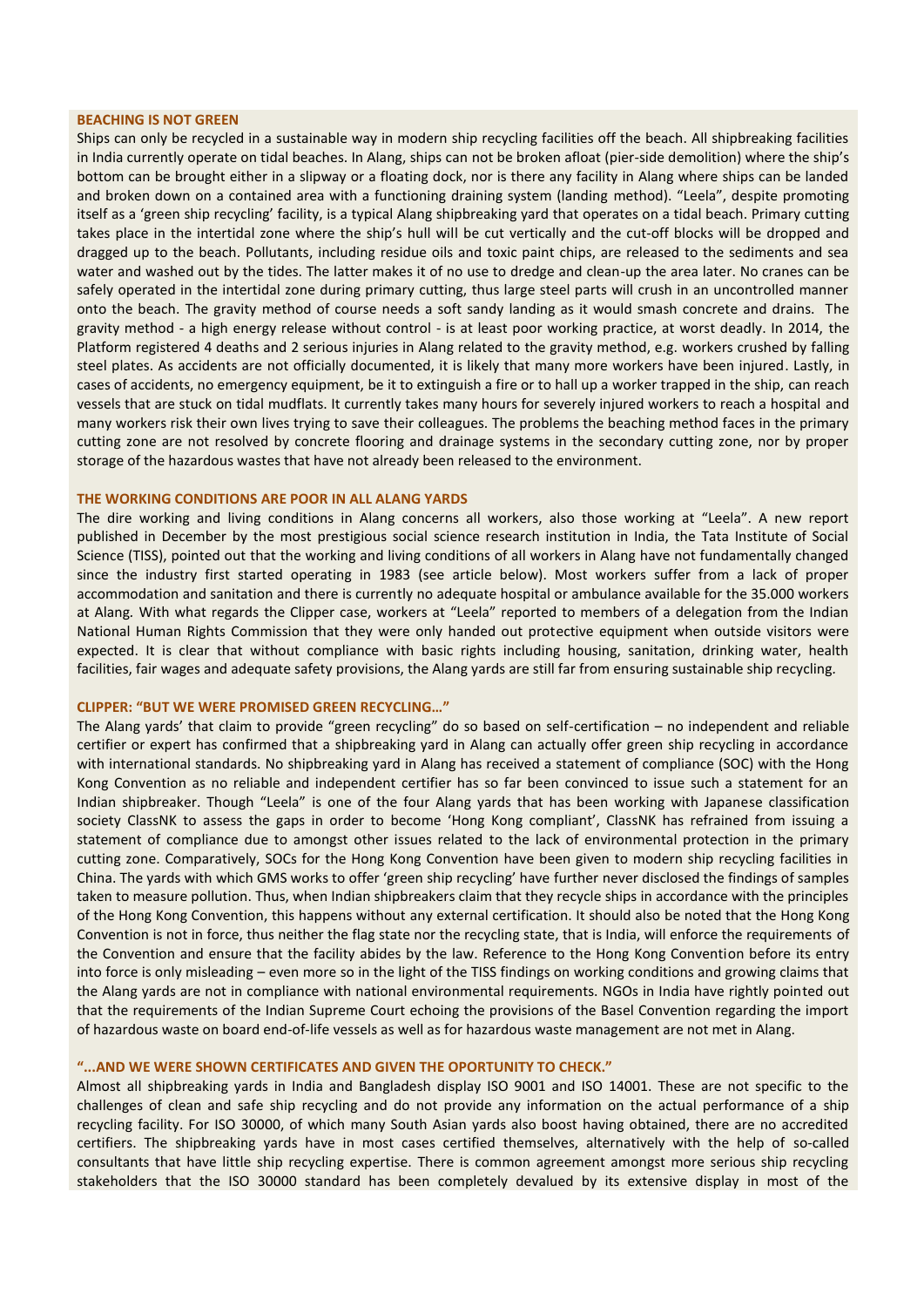substandard yards in India and Bangladesh. As any outsider to Alang needs a special permit to visit the yards, Clipper will not be able to check the operations of "Leela" whilst breaking the CLIPPER CONCORD unannounced. Instead they will be presented with staged situation such as all other delegations visiting Alang have in the past, including the Indian National Human Rights Commission that visited "Leela". Ship owners will not see the reality of everyday work in Alang.

#### **IS GMS IS A RESPONSIBLE CASH BUYER ?**

GMS is the biggest cash buyer in the world and prides itself of having negotiated the demolition of more than 2.000 endof-life vessels in the last years – the majority of these ships were broken in substandard yards including the worst in India, Bangladesh and Pakistan. Only a tiny fraction of the ships are channelled through their so called 'green ship recycling program' to yards that may be slightly better – e.g. partially cemented secondary cutting zones and smaller cranes – but do not meet the requirements of the Hong Kong Convention, and are even further away from meeting the EU requirements. Indeed, ClassNK's gap analysis has identified important gaps – gaps that today have not been closed and that will only be possible to close by moving operations off the beach. Most of the yards GMS sells vessels to are not concerned by 'green ship recycling', and substandard shipbreaking practices are at the core of the company's growth. Ship owners should note that there are alternative 'cash buyers' and experts that have adopted sustainable ship recycling policies and that will only work with modern ship recycling facilities off the beach – such as Sea2Cradle, Grieg Green and Wilhelmsen Green Recycling Services.

#### **ACCIDENTS**

Two major accidents in Gadani yard 107 injuring 15 workers was reported in October and one accident injuring 23 year old Salam was reported to have occurred on M.A Shipbreaking yard in Chittagong 13 December. In 2014 gas explosions were the first cause of injury and death at the shipbreaking yards: 10 workers were reported killed and 24 injured due to tank explosions or intoxication following explosions of cylinders. Falling steel plates crushed and killed seven workers and severely injured four

workers. Another 4 workers fell to their death due to the lack of safety equipment, 2 workers were severely injured. 20 workers were reported injured and 2 killed due to accidents of an unknown nature - it has been impossible for the Platform to get further information to determine the cause of death and injury. The total death toll due to accidents for 2014 was 23 shipbreaking workers – as accidents are not always reported, and many more workers also die of deceases such as cancer, the actual number is expected to be higher.

# **"WE SHOUTED FOR HELP, BUT NOBODY HEARD US" – NO JUSTICE FOR INJURED WORKERS IN BANGLADESH, CHILD WORKER MAY REMAIN DISABLED**

While working on the shipbreaking yard owned by the ARL Group close to Chittagong, 15 year old Ibrahim was struck by a falling steel plate which crushed his leg. The boy and his foreman shouted for help, but nobody heard them for a long time. Now the boy is left at his family's place and may stay disabled for the rest of his life. Similar to earlier cases reported by the Platform, the family cannot afford a proper operation and Ibrahim is left to hope that the complex fracture will heal under the plaster which covers all of his leg. German international broadcasting service DW has reported his case, including a [video with Ibrahim's interview](http://www.dw.de/shipbreaking-accidents-safety/a-18155299). It is illegal



under Bangladesh's Labour Act to use children and adolescent workers in hazardous industries such as shipbreaking. However, no yard owner has ever been held responsible for child labour, not even when a child worker is severely injured or has died in a shipbreaking yard.

In ou[r Update #3,](http://www.shipbreakingplatform.org/shipbrea_wp2011/wp-content/uploads/2014/10/SOUTH-ASIA-QUARTERLY-UPDATE-3.pdf) we shared the story of the young worker Taslim, who had been severely injured in an accident in Legend Holding shipbreaking yard in July 2014 while dismantling the German-owned vessel MAGDALENE. The yard owner was unwilling to pay for his treatment and Taslim could not afford the urgently needed operation to fix the complex fracture of his leg – he was bound to lie in the family's hut while the family's debts were increasing.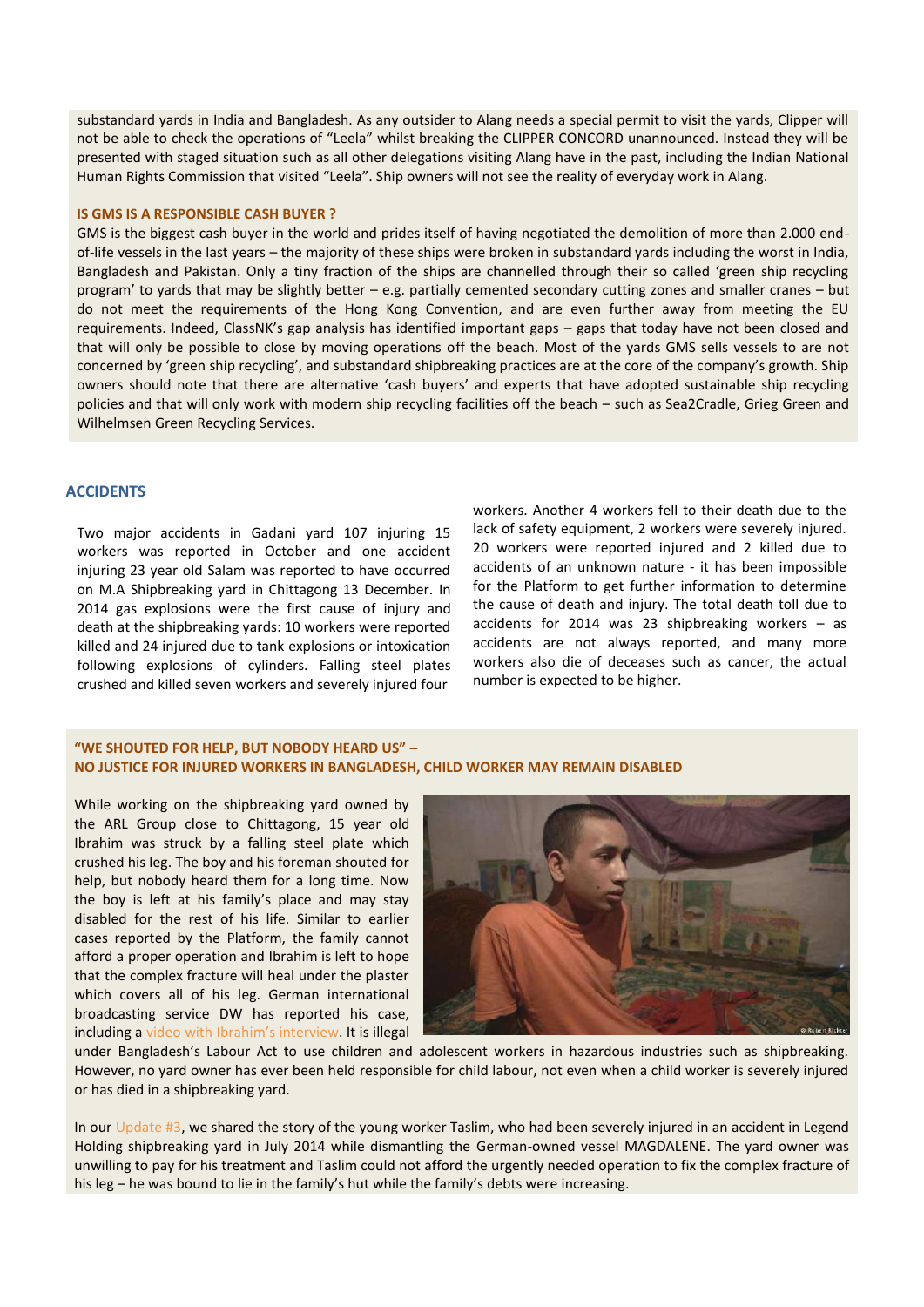While the Platform and its members raised some funds to help Taslim, father of a baby girl, the Platform's local coordinator in Chittagong discussed Taslim's case and the despairing situation of other injured workers with the Labour Department and the Factory Inspection Department. The yard owners are legally obliged under Bangladesh labour law to cover the costs for medical treatment. At the same time, Platform member organization Bangladesh Environmental Lawyer's Association (BELA) sent a letter to the Ministry of Industry, the focal ministry for the shipbreaking industry, to demand better treatment for the injured workers and for the yard management to be held financially responsible. The Government consequently contacted two yards, Kabir Steel and Legend Holding, on behalf of two injured workers, Jashim Uddin and Taslim, reminding the yard managements of their legal duties.

As a reaction to the Government's letter, the manager of Legend Holdings, were Taslim was injured, contacted the family. He complained that the family had talked to journalists and NGOs and threatened Taslim that the yard would file a case against him – a common and effective measure to silence workers that are considered bothersome. Only after further intervention of the Platform's local member organisations, have the yard managers finally agreed to bear the costs of the operations. More than six months after his severe accident, Taslim was finally operated in early January 2015 – the fate of many other injured workers, including 15 year old Ibrahim is still uncertain.

## **DEVELOPMENTS**

## **REPORT FUNDED BY NATIONAL HUMAN RIGHTS COMMISSION OF INDIA REVEALS DIRE WORKING CONDITIONS IN ALANG**

The working and living conditions at the shipbreaking yards of Alang, India, remain alarmingly poor, argues a [new study](http://www.epw.in/special-articles/workers-alang-sosiya.html) published in the Economic & Political Weekly, a well known Indian Social Science journal. The research was commissioned and financed by the National Human Rights Commission of India (NHRC) and was coordinated by Dr Geetanjoy Sahu from the Tata Institute of Social Sciences (TISS). TISS' findings are based on intensive fieldwork in Alang from April 2013 to May 2014 including interviews with 300 shipbreaking workers as well as industry stakeholders, trade unions and authorities.

The study finds that the "*costs to workers' health and the environment are alarming*" while the profit margins for both the yard owners and the contractors providing the labour force are extremely high. Dr Sahu reports that the approximately 35.000 unorganised migrant workers at Alang continue to live in shanty dwellings without adequate facilities for drinking water, sanitation and electricity. The authorities have set up only 12 showers and six toilets. As a result, "*workers are forced to defecate in the open*".



Official figures accessed by TISS report at least 470 fatal accidents in the yards since they were first set up in 1983, making shipbreaking one of the most dangerous occupations in India. Indian human rights advocates referred to in the report estimate however that there is a far higher number of victims, especially because the longterm consequence of unsafe shipbreaking activities, including occupational diseases such as cancer are not taken into consideration by the authorities. The report refers to the National Institute of Occupational Health, which had found that 15 out of 94 examined workers showed signs of diseases caused by exposure to asbestos. TISS also highlights their concern that so far no shipbreakers have been held liable for their neglect to ensure safe working conditions.

Around 100 workers are treated every day at the local Red Cross hospital. They show a very high rate of injuries resulting from work at the yards, and a high prevalence of occupational diseases. According to the report, the Red Cross hospital is understaffed and lacks the necessary facilities to treat serious injuries where lives are at stake. A 100-bed hospital will be constructed by the Employee's State Insurances Company for all industries employing more than 25.000 workers. As many workers in Alang are not officially registered by the employers – only around 16.000 are currently registered, i.e. less than half of the workforce – the Alang shipbreaking yards do not benefit from the scheme. Equally alarming is the lack of educational facilities for the migrant workers' children.

The research team also found out that workers are not provided with adequate safety training and protective equipment such as masks, gloves and boots. Workers revealed that in most cases personal protective equipment was only distributed before audits and official visits, such as by the National Human Rights Commission.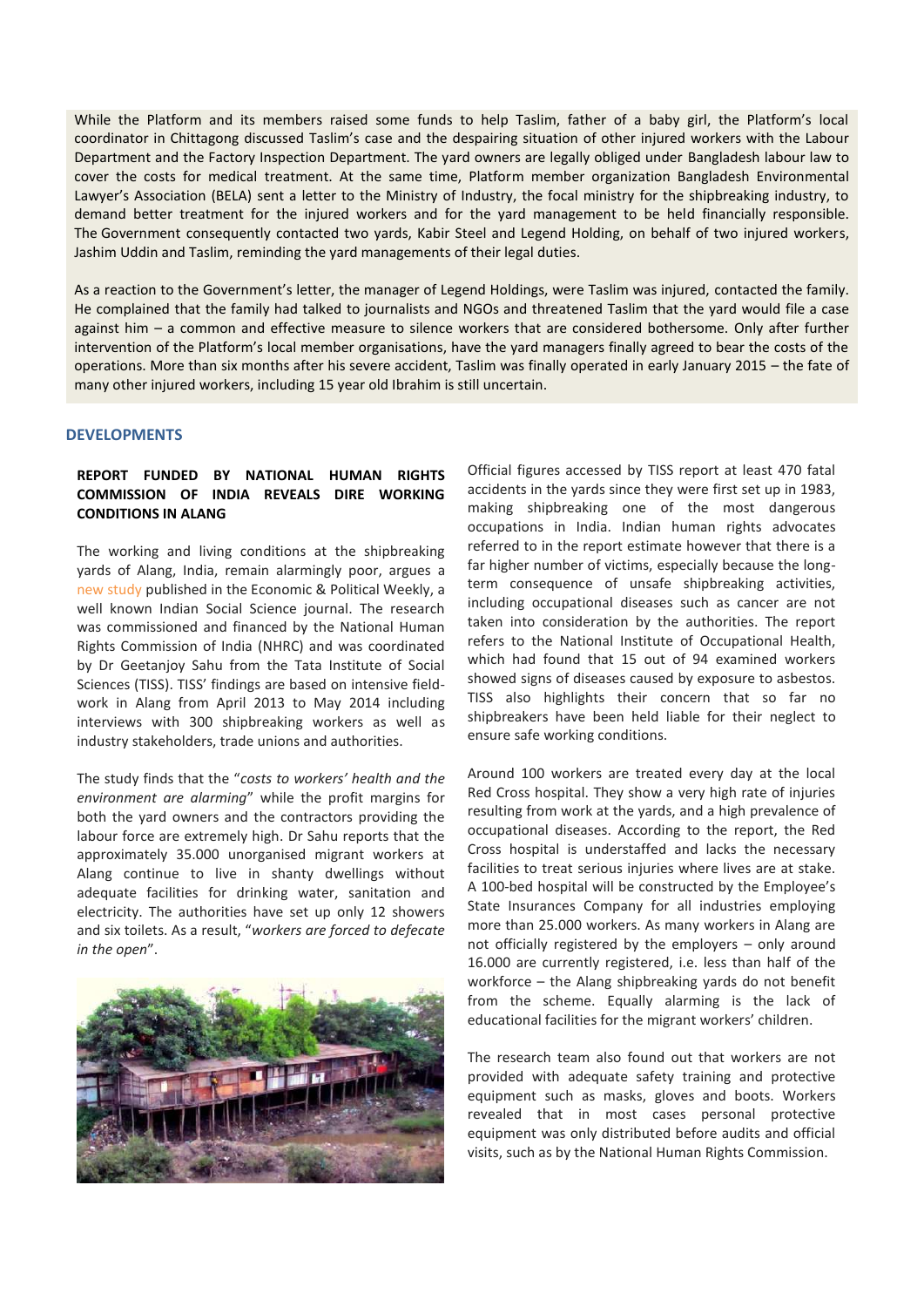In addition to serious health and safety risks, the researchers documented delays in the payments of wages, unauthorised deductions, unpaid leave and overtime payments not in line with legal requirements. TISS also points out the absence of an active and strong trade union representing the interests of migrant workers. Though the Alang-Sosiya Ship Recycling and General Workers' Association formed in 2006 seeks to support the workers, it is confined to individual support rather than collective rights. Many workers shared their fear of losing their jobs if they were to protest against their working and living conditions. What makes the situation more difficult is that many of the local village leaders benefit from the industry, for instance by renting out shacks to workers or selling them drinking water. Thus, the migrant workers also find little support amongst local leaders.

The TISS report highlights that law enforcement by the various central and state government agencies that are involved in the regulatory control of the industry remains weak. The Gujarat Maritime Board (GMB), the nodal agency, has been very permissive regarding violation of rules and regulations by shipbreaking yards. Responsible agencies, such as the Directorate of Industrial Safety and Health, have been found understaffed and the Inter-Ministerial Committees reduced to symbolic meetings not taken seriously by the Ministry of Steel (which was until recently the focal ministry for the shipbreaking sector) "*as every meeting ends in assurances by the SRIA and implementing agencies to resolve water, sanitation, housing safety, and hospital issues, but nothing significant has so far been done in this direction*". Dr Sahu points out that this has to be understood in the larger context of "*lopsided development at the cost of human rights and the environment*" under the so-called 'Gujarat model' of development, introduced by the current Prime Minister Narendra Modi during his tenure as the Chief Minister of the state.

## **KERALA STATE POLLUTION CONTROL BOARD TEMPORARILY CLOSE SILK'S SHIPBREAKING UNIT**

As reported in our Update  $#3$  local populations have voiced concerns about the polluting and dangerous practices of shipbreaker Steel Industries Kerala (SILK) operating in two locations in the southernmost state on India's West coast. According to an article in *[The Hindu](http://www.thehindu.com/news/cities/kozhikode/close-down-shipbreaking-unit-action-panel/article6648442.ece)*, the protesters alleged that the business was beneficial only to an affluent minority and that it should be stopped permanently, taking into account the serious environmental pollution and health hazards being faced by hundreds of residents in the coastal area.

In November, protesters got a temporary relief when the Kerala State Pollution Control Board stopped all dismantling work, after an inspection that found that the

unit started the dismantling work without obtaining proper clearance. The KPCB also found that no sufficient measures were taken to control the pollution and to process hazardous objects. As a consequence, it directed SILK to submit a report in 15 days after having resolved identified security hazards and pollution threats at the unit. In December, a new temporary order to halt practices was issued to the SILK's ship breaking unit at Beypore by the Kozhikode district administration, banning any shipbreaking activity at the site.

## **GOVERNMENT OF BALOCHISTAN INITIATE WORK ON REGULATION OF THE SHIPBREAKING SECTOR**

The Government of Balochistan, the Pakistani province in which the shipbreaking area of Gadani is located, has initiated work to develop further regulation for the sector, in particular with regard to labour issues. The Government has asked the ILO to assist the authorities in an assessment of the working conditions of shipbreaking workers in Gadani. In its 2013 report Pakistan [Shipbreaking Outlook,](http://www.shipbreakingplatform.org/ngo-shipbreaking-platformsdpi-report-pakistan-shipbreaking-outlook-2nd-version-2014/) the Platform has already highlighted several labour rights concerns, amongst others the suppression of free trade unions, irregular or no pay for overtime or holidays, a lack of adequate accommodation, sanitation and drinking water and substandard health and safety provisions for workers. Both the Platform secretariat and the Platform's Pakistani members have consulted with the ILO on this issue. Shipbreaking is subject to various labour laws in Pakistan, such as the Factory Act; however, there is a lack of specific regulation as well as enforcement of existing rules.



Regarding environmental aspects, the shipbreaking industry falls under the [Balochistan Environment](http://www.elaw.org/node/8255)  [Protection Act 2012.](http://www.elaw.org/node/8255) The Act clearly states in Art 16 that nobody is allowed to import hazardous waste in Balochistan. Furthermore, Art 23 foresees special protection of the coastal zone and puts any ship dismantling activity under strict monitoring of the Environment Protection Agency to prevent pollution and environmental degradation. Art 23(2) holds that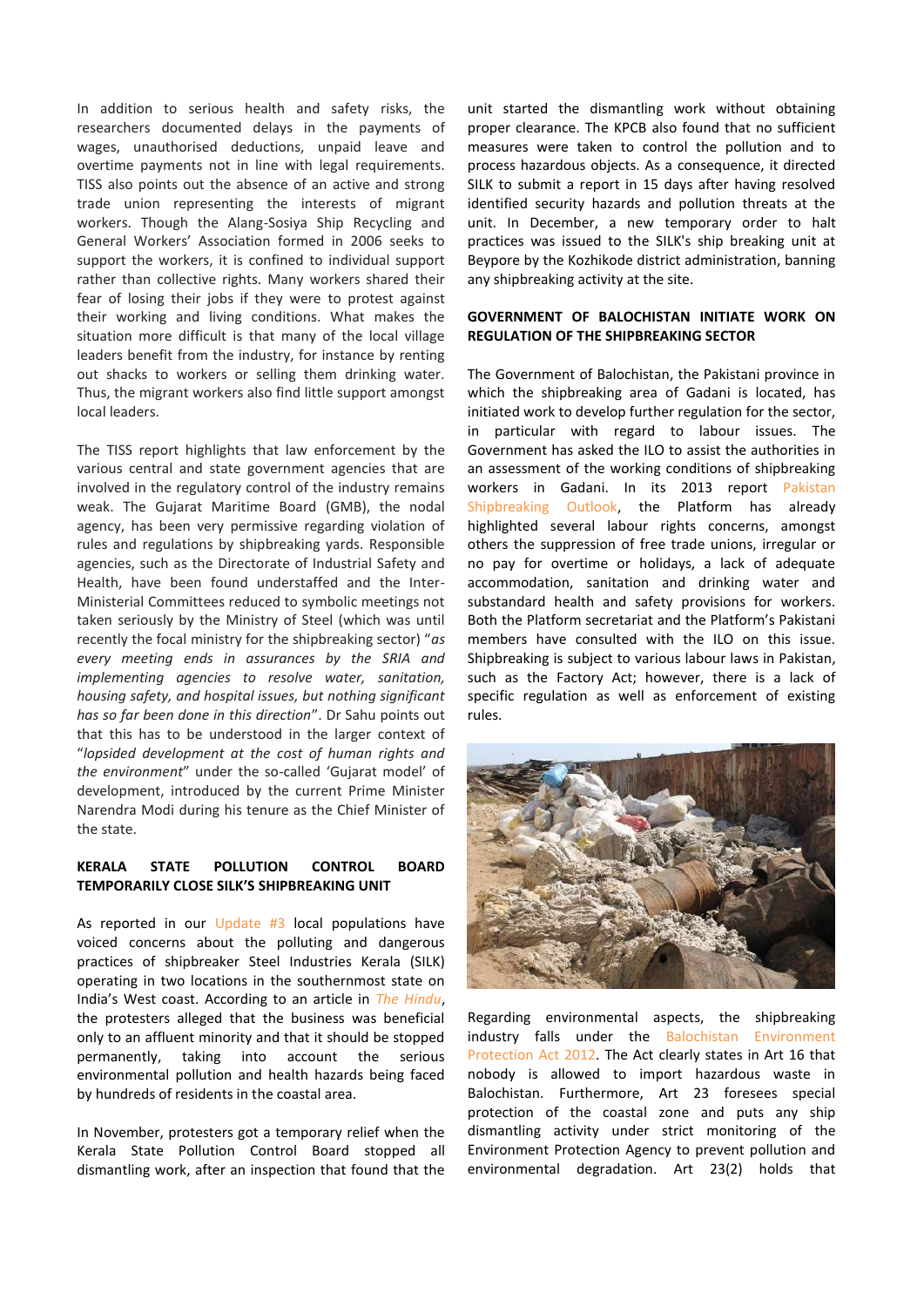shipbreaking activities have to follow the provisions under the Basel Convention including Prior Informed Consent (PIC) for the import of end-of-life vessels. The Act also prescribes that hazardous waste such as asbestos has to be disposed of in an environmentally safe and sound way. Currently asbestos from end-of-life vessels is dumped in unmarked areas behind the shipbreaking yards.

#### **INTERNATIONAL TRADE UNION MEETING IN JAPAN**

Trade Union leaders from India, Bangladesh and Pakistan expressed concerns over the working conditions at the South Asian shipbreaking yards at IndustriALL's Global Union World Conference on Shipbuilding – Shipbreaking held in Nagasaki, Japan. The unacceptable safety and heath risks workers in Alang, Mumbai, Gadani and Chittagong are forced to endure were discussed and the fact that trade unionists face repression was highlighted. Platform founder and policy advisor Ingvild Jenssen was invited to share the Platform's experience and position. The IndusrtiALL Global Unions explored possible synergies between shipbuilding and shipbreaking practices, especially how the former industry experiences can help improve the dire conditions faced by the shipbreaking industry in South Asia and how to strengthen solidarity in the fight against precarious work. An action plan for 2015- 2016 was adopted as well as and a Resolution calling on all states to implement existing rules and guidelines to ensure safe and environmentally sound ship recycling. The unions committed to continue supporting the shipbreaking workers' unions, as well as to reach out to the unorganised workers. For more information see website of [IndustriALL.](http://www.industriall-union.org/events/industriall-world-conference-on-shipbuilding-shipbreaking) Also see story below for lessons learnt by the shipbuilding industry in Bangladesh.

#### **OUR INITIATIVES**

#### **VISIT TO MUMBAI SHIPBREAKING YARD**



PICTURE: Vidyadhar V. Rane, General Secretary, Alang Sosiya Ship Recycling and General Workers Association; Patrizia Heidegger; Dr. Geetanjoy Sahu, TISS.

In October, the Platform's Executive Director met with various stakeholders around India. Patrizia Heidegger first visited the shipbreaking yards in Mumbai, where she entered some of the yards located inside the Mumbai Port Trust and met with workers who had rallied in protest for decent working conditions. The conditions in Mumbai are alarming: the shipbreaking yards are extremely crowded as they are confined to a rather small area of land. The toxic fumes from cutting the steel plates were thick making it nearly impossible to breath. Most of the labourers do not wear proper personal protective equipment such as helmets, goggles, gloves, safety boots, overalls and masks to protect their respiratory system. Workers, scrap parts, machine – all are cramped together. There is no proper removal of hazardous waste, adequate storage and safe disposal and destruction of hazardous wastes. The conditions are particularly distressing, as the Indian Government decided to have the aircraft carrier INS VIKRANT demolished in the Mumbai yards. The INS VIKRANT was built during World War II for the British Navy – a vessel of this age is expected to carry larger

amounts of hazardous materials, such as asbestos, for which the Mumbai yards are not equipped nor are its workers trained and adequately apparelled. The INS VIKRANT was sold through an online auction in January 2014 and a shipbreaker from Darukhana in Mumbai paid 600,000,000 INR (approx. 7.9 million EUR) in order to dismantle the vessel.

#### **DISNEY FILM PROMOTING DIRTY AND DANGEROUS SHIPBREAKING ?**

The Platform has been made aware that the shipbreaking yards in Bangladesh feature in the upcoming Marvel movie "*Avengers: Age of Ultron*". Though it seems likely that the Chittagong shipbreaking yards will feature in scenes of destruction in the film, the NGO wished to bring to Marvel's attention that shipbreaking yard owners in Bangladesh are using the inclusion of these scenes in a Marvel/Disney production to 'hype' their business. This is especially damaging since child labour and environmental pollution remain utmost serious concerns at their shipbreaking sites. A formal letter was sent to the Companies' Boards, asking Disney to take, in line with its Human Rights policy, a clear position against dangerous and polluting shipbreaking practices as found in

Chittagong. Despite the company's elaborate ethical and social policies, the Platform has not yet received any answer from Disney. The trailer can be watched on [youtube:](https://www.youtube.com/watch?v=tmeOjFno6Do)